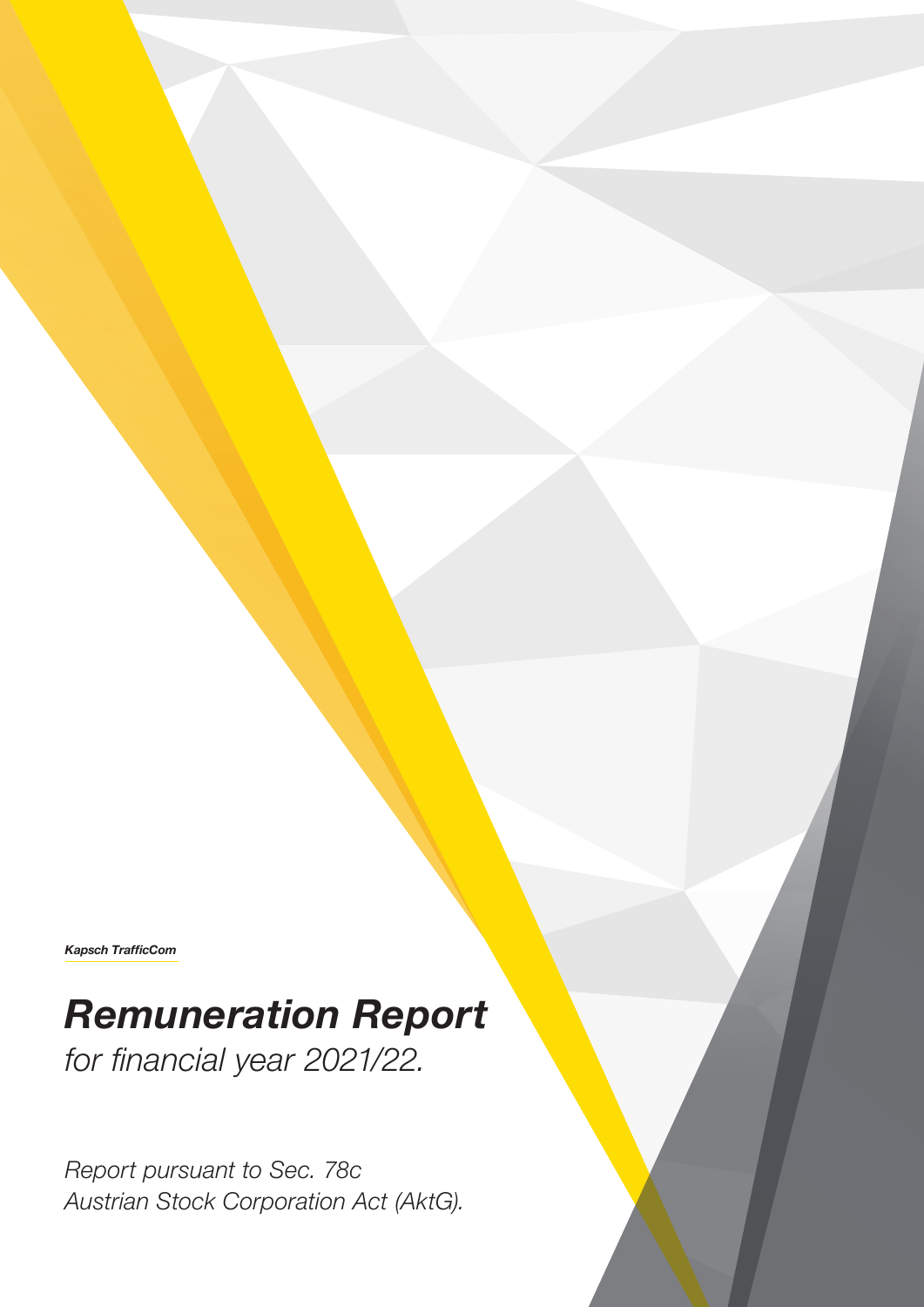# *Table of contents.*

| 1              | Summary.                                                                                                                                                                                                                                                                                                                                                                                                                  | 2                                                      |
|----------------|---------------------------------------------------------------------------------------------------------------------------------------------------------------------------------------------------------------------------------------------------------------------------------------------------------------------------------------------------------------------------------------------------------------------------|--------------------------------------------------------|
| $\overline{2}$ | Introduction.                                                                                                                                                                                                                                                                                                                                                                                                             | з                                                      |
| 3              | Remuneration of the members of the Executive Board.                                                                                                                                                                                                                                                                                                                                                                       | 4                                                      |
|                | 3.1 Basic features of the Executive Board remuneration policy.<br>3.1.1 Fundamentals and overview.<br>3.1.2 Fixed remuneration.<br>3.1.3 Profit-based remuneration.<br>3.1.4 Variable Remuneration I: non-financial criteria.<br>3.1.5 Variable Remuneration II: non-financial criteria<br>(employee satisfaction).<br>3.1.6 Benefits equally enjoyed by all employees.<br>3.1.7 D&O insurance<br>3.1.8 Optional benefits | 4<br>5<br>5<br>5<br>6<br>6<br>6<br>6<br>$\overline{7}$ |
|                | 3.2 Executive Board remuneration.<br>3.2.1 Total remuneration.<br>3.2.2 Executive Board remuneration in financial year 2021/22.<br>3.2.3 Relative composition of the Executive Board<br>remuneration in financial year 2021/22.<br>3.2.4 Development of the remuneration.                                                                                                                                                 | 8<br>8<br>8<br>9<br>10                                 |
| 4              | Remuneration of the Members of the Supervisory Board. 10                                                                                                                                                                                                                                                                                                                                                                  |                                                        |
|                | 4.1 Fundamentals of the Supervisory Board remuneration policy. 11<br>4.1.1 Fundamentals.                                                                                                                                                                                                                                                                                                                                  | 11                                                     |

- 4.1.2 Remuneration. 11
- 4.2 Supervisory Board member remuneration. 12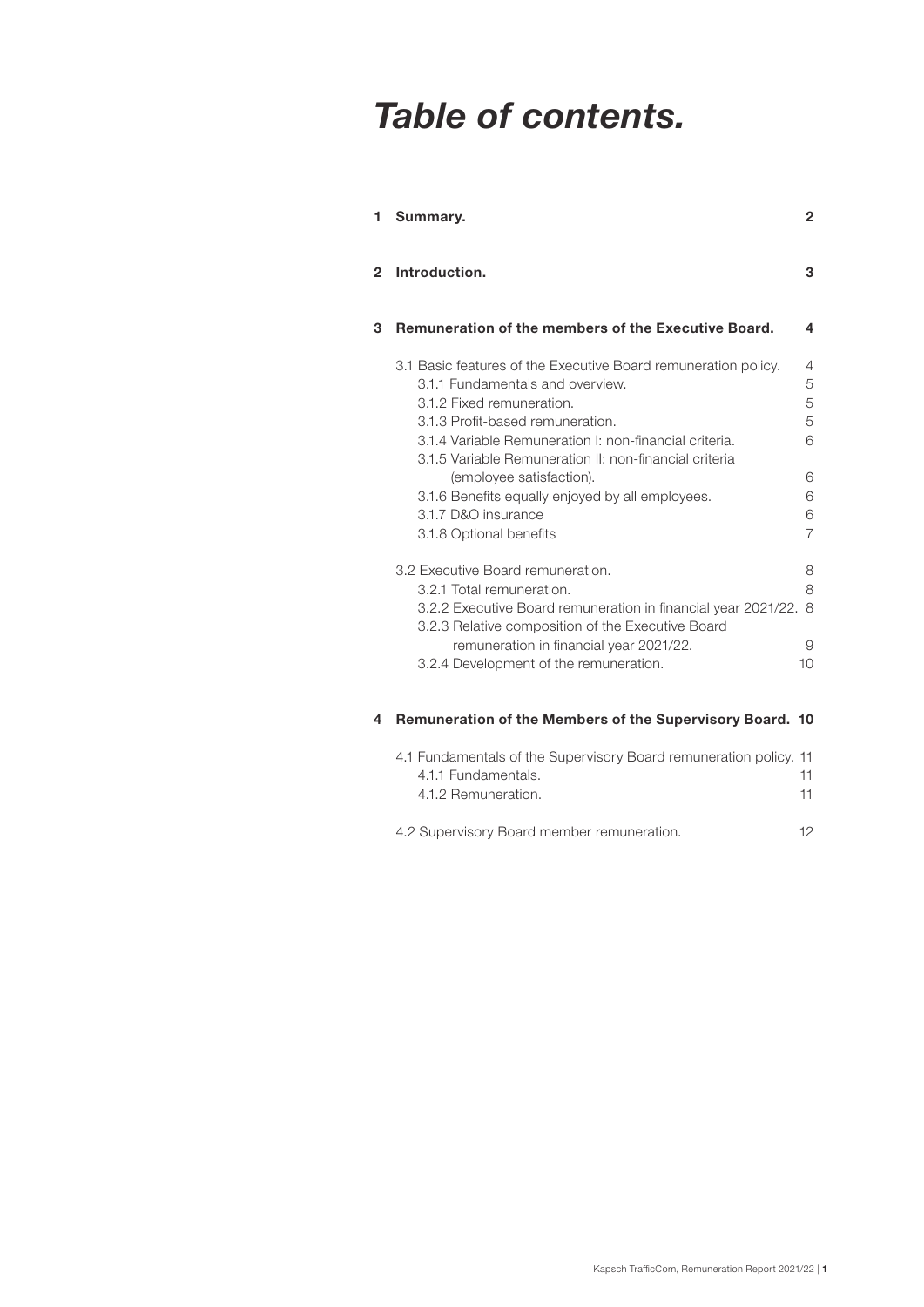# 1 Summary.

In the 2021/22 financial year, the Executive Board of Kapsch TrafficCom AG received a total remuneration in the amount of EUR 4.6 million. The Supervisory Board remuneration of Kapsch TrafficCom AG was EUR 120,000. Kapsch TrafficCom does not have a stock option program, neither for the Executive Board nor for the Supervisory Board.

# Remuneration of the Executive Board for financial year 2021/22.

| In EUR thousand          |                                   | Fixed   | Variable | Pension<br>fund | Other   | Total   |
|--------------------------|-----------------------------------|---------|----------|-----------------|---------|---------|
| Georg Kapsch             | Chairman, Chief Executive Officer | 732.9   | 30.0     | n.a.            | 17.7    | 780.6   |
| Andreas Hämmerle         | Member, Chief Financial Officer   | 321.7   | 20.0     | 15.0            | 2.6     | 359.3   |
| Alfredo Escribá Gallego  | Member, Chief Technology Officer  | 417.3   | 20.0     | 0.0             | 40.2    | 477.5   |
| André Laux <sup>1)</sup> | Member, Chief Operating Officer   | 425.5   | 0.0      | 25.0            | 2.514.7 | 2.965.2 |
| Total                    |                                   | 1.897.4 | 70.0     | 40.0            | 2.575.2 | 4.582.6 |

1) Left the Executive Board in October 2021.

The total remuneration of the Executive Board for the 2021/22 financial year increased by 179.3%. This was mainly due to the severance payment for the early termination of an Executive Board mandate in 2021 and a salary waiver in the previous financial year. Without the severance payment, total compensation would have increased by 27% to EUR 2,085 k. The average remuneration of employees at Kapsch TrafficCom AG (excluding the Executive Board and based on full-time equivalents) increased by 6.1%.

As in the previous year, no entitlements to profit-related remuneration arose for the members of the Executive Board because the requirement of EBIT of at least EUR 20 million was not met in the financial year.

#### Remuneration of the Supervisory Board.

|                    | <b>Functions in</b>                |                    |                                  |         |         |
|--------------------|------------------------------------|--------------------|----------------------------------|---------|---------|
| In EUR thousand    | <b>Supervisory</b><br><b>Board</b> | Audit<br>Committee | Remuneration<br><b>Committee</b> | 2020/21 | 2021/22 |
| Franz Semmernegg   | Chairman                           | Chairman           | Chairman                         | 46.0    | 42.0    |
| Harald Sommerer    | Deputy Chairman                    | Member             | Member <sup>1)</sup>             | 32.0    | 39.3    |
| Sabine Kauper      | Member                             |                    | Member <sup>2)</sup>             | 17.5    | 19.8    |
| Sonja Hammerschmid | Member <sup>2)</sup>               |                    |                                  | n.a.    | 9.5     |
| Kari Kapsch        | Member <sup>1)</sup>               |                    |                                  | 24.5    | 9.5     |
| <b>Total</b>       |                                    |                    |                                  | 120.0   | 120.0   |

1) Until September 8, 2021

2) From September 8, 2021

With the resolution of the Annual General Meeting of September 9, 2015, the total remuneration of the Supervisory Board was determined to be EUR 120,000 per year, whereby the Chairman is responsible for distributing this amount.

#### Shares owned by members of the Executive Board and Supervisory Board.

Supervisory Board members Franz Semmernegg and Claudia Rudolf-Misch each held 228 shares of Kapsch TrafficCom on the balance sheet date. The other members of the Supervisory Board and the members of the Executive Board held no shares.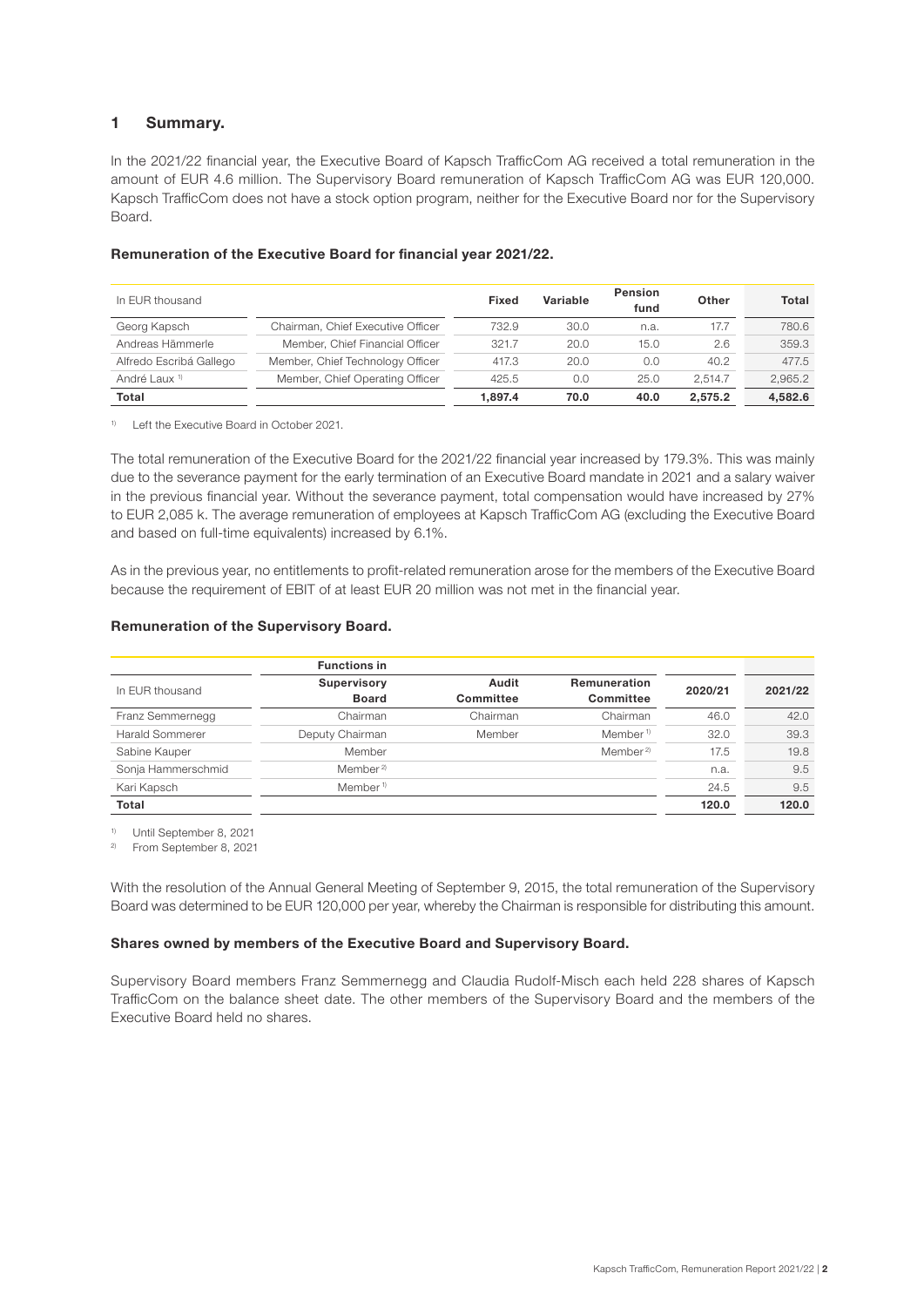# 2 Introduction.

The Remuneration Report 2021/22 has been prepared by the Executive Board and Supervisory Board and will be submitted to the Annual General Meeting in September 2022 for approval.

Business performance 2021/22.

*Group results 2021/22 Revenues: EUR 520 million EBIT: EUR 11 million* Employees *at March 31, 2022: 4,220* 

The financial year 2021/22 has essentially delivered what Kapsch TrafficCom had promised in the outlook of the consolidated financial statements of the previous financial year: Revenues showed slight growth and EBIT was again positive. Nevertheless, there were a number of reportable events and developments.

After a difficult phase, Kapsch TrafficCom succeeded in achieving a visible turnaround as from the first quarter. This was accomplished despite a restrained revenue development, which was primarily due to two reasons. On the one hand, the main focus in North America continued to be on stabilizing the organization following extensive restructuring measures. Secondly, the Group continued to feel the **effects of the COVID-19 pandemic**:

- New business momentum was persistently low, especially in the European implementation business, due to a lack of sufficient market opportunities. The majority of the company's customers are public institutions, authorities or corporations. In most countries, their focus was either on combating the pandemic or on supporting the economy and labor markets. Strengthening budgets and investments to support environmental goals have not yet been sufficiently prioritized.
- In addition, shortages of electronic components meant that existing demand for components could not be met as desired, resulting in a backlog of orders.

Margin adjustments had to be made again for some implementation projects in the USA – to a much lesser extent than in the previous financial year, but nevertheless to a noticeable extent. This had a negative effect on revenues and EBIT.

There is also something to report on the larger **operations projects:** In Poland, two major projects came to an end at the end of September and in November in line with the contract. On the other hand, a much smaller one began in this country in the summer of 2021 for the provision of direct distribution services for the new, satellite-based toll system. 2021/22 was the first full financial year in which Kapsch TrafficCom was responsible for the technical operation of the e-vignette system for passenger cars and the electronic truck tolling system in Bulgaria. In South Africa, business developed well and exceeded expectations.

In November 2020, a competitor in the USA opened a lawsuit accusing Kapsch TrafficCom of patent infringements. In the third quarter of 2021/22, Kapsch TrafficCom succeeded in settling this patent dispute.

Andreas Hämmerle was appointed to the Executive Board as Chief Financial Officer effective July 1, 2021. He previously headed the Finance division as Executive Vice President Finance. In October 2021, the contract of André Laux, Chief Operating Officer (COO), was terminated by mutual agreement. Georg Kapsch took over his sales agendas and is now responsible for all sales regions. Since then, Andreas Hämmerle has been responsible for supply chain management and production in Europe in addition to his financial responsibilities; Alfredo Escribá's responsibilities have not changed as a result of Mr. Laux's departure. There were also changes in the Supervisory **Board:** Kari Kapsch left the board, of which he had been a member since 2002, at the end of the Annual General Meeting on September 8, 2021. In his place, the Annual General Meeting elected Dr. Sonja Hammerschmid to the Supervisory Board.

As of February 24, 2022, the attention of the world public was focused on the fighting in Ukraine. Kapsch TrafficCom has no customers in this country. In 2021, a Group company was established with its registered office in Kiev. This company employs a group of external software developers, primarily from Ukraine. In particular, the team is working on solutions for the tolling services business in the USA. As a result of the sanctions imposed by the European Union against Russia, Kapsch TrafficCom did not accept any new orders from this country. In recent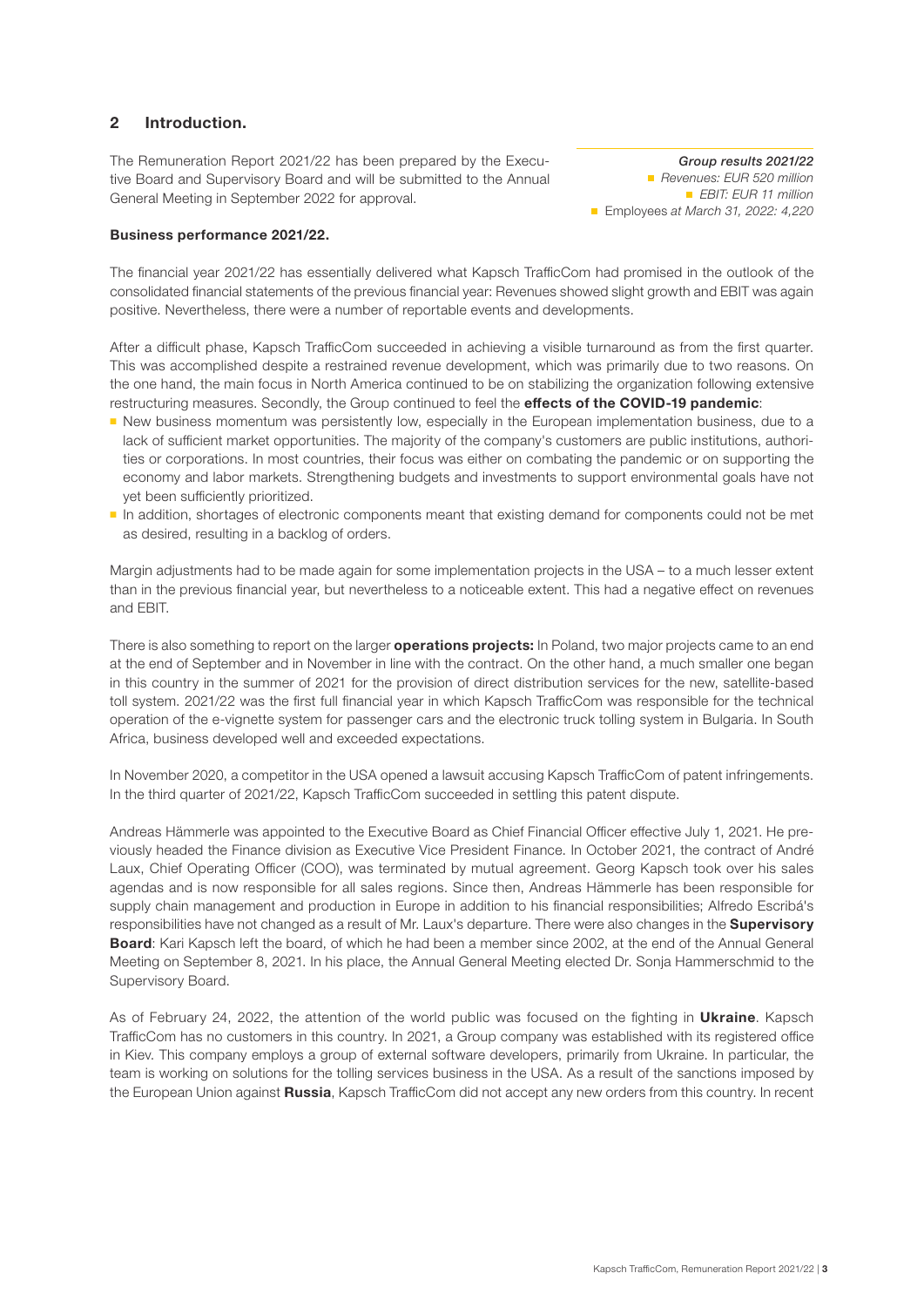years, revenues in Russia have always been below 1% of Group revenues. The sanctions against **Belarus** affected Kapsch TrafficCom only to a minor extent. They resulted in the fact that certain components and services could no longer be delivered or provided. Kapsch TrafficCom operates the nationwide tolling system for cars and trucks in Belarus and has a contract for this until 2032. Sales in this country corresponded to a higher single-digit percentage of Group revenues in the reporting period.

Shortly before the end of the financial year, Kapsch TrafficCom received an *interim arbitral award* which affirms a claim for compensation of the joint venture of Kapsch TrafficCom and CTS EVENTIM against the Federal Republic of Germany on the merits. After termination of the operating agreement for the collection of the infrastructure charge ("passenger car toll") in Germany, the joint venture asserted claims for compensation in the amount of approximately EUR 560 million against the Federal Republic of Germany. The amount of the claim will now be decided in the following phase of the arbitration proceedings.

# 3 Remuneration of the members of the Executive Board.

The Executive Board of Kapsch TrafficCom was composed as follows in the 2021/22 financial year:

| Name and function                                                                | Areas of responsibility                                                                                                                                                                                                                               | <b>Born</b> | Year first<br>appointed | Year<br>current<br>term<br>expires |
|----------------------------------------------------------------------------------|-------------------------------------------------------------------------------------------------------------------------------------------------------------------------------------------------------------------------------------------------------|-------------|-------------------------|------------------------------------|
| Georg Kapsch<br>Chairman<br><b>Chief Executive Officer</b>                       | Sales, Production (Canada), Legal, People Management,<br>Marketing & Communications, Corporate Development,<br>"Environment, Social & Governance" (ESG),<br>Corporate Information & Management Systems (CIMS),<br>Demand Management, Tolling Services | 1959        | 2002                    | 2025                               |
| Andreas Hämmerle<br>Member (from July 1, 2021)<br><b>Chief Financial Officer</b> | Finance, Supply Chain Management,<br>Production (Austria), Investor Relations,<br>Internal Audit and Risk Management                                                                                                                                  | 1970        | 2021                    | 2024                               |
| Alfredo Escribá Gallego<br>Member<br>Chief Technology Officer                    | Technology & Platforms, Global Services, Software Excel-<br>lence, Product Management, and the Application Centers:<br>Tolling, Traffic, Back Office (as of April 1, 2022, integrated<br>into the Application Center Traffic)                         | 1969        | 2019                    | 2024                               |
| André Laux<br>Member (until Oct. 20, 2021)<br><b>Chief Operating Officer</b>     | Sales regions: Europe-Middle East-Africa,<br>South and Central America, Asia-Pacific as well as<br>Supply Chain Management, Production & Logistics                                                                                                    | 1962        | 2010                    | n.a.                               |

#### 3.1 Basic features of the Executive Board remuneration policy.

At the Supervisory Board meeting of June 15, 2020, the Supervisory Board adopted the Remuneration Policy ("Remuneration Policy 2020") for the Executive Board and the Supervisory Board as proposed by the Remuneration Committee. The Supervisory Board presented the Remuneration Policy to the ordinary Annual General Meeting on September 9, 2020, for a vote. With 70.4% of the shares present for the vote, more than 99.9% approved the Remuneration Policy 2020. The result has the character of a recommendation and could not be contested. Thereafter, the Remuneration Policy shall be presented to the Annual General Meeting at least every fourth financial year for a vote.

Georg Kapsch was remunerated in accordance with Remuneration Policy 2020 in financial year 2021/22, Andreas Hämmerle as of his appointment to the Executive Board (July 1, 2021). In the course of an increase in the remuneration of Alfredo Escribá as of October 1, 2021, his contract was adjusted to the provisions of Remuneration Policy 2020. Mr. Laux's Executive Board mandate was terminated by mutual agreement on October 20, 2021. Since then, the entire Executive Board of Kapsch TrafficCom has been subject to the Remuneration Policy 2020.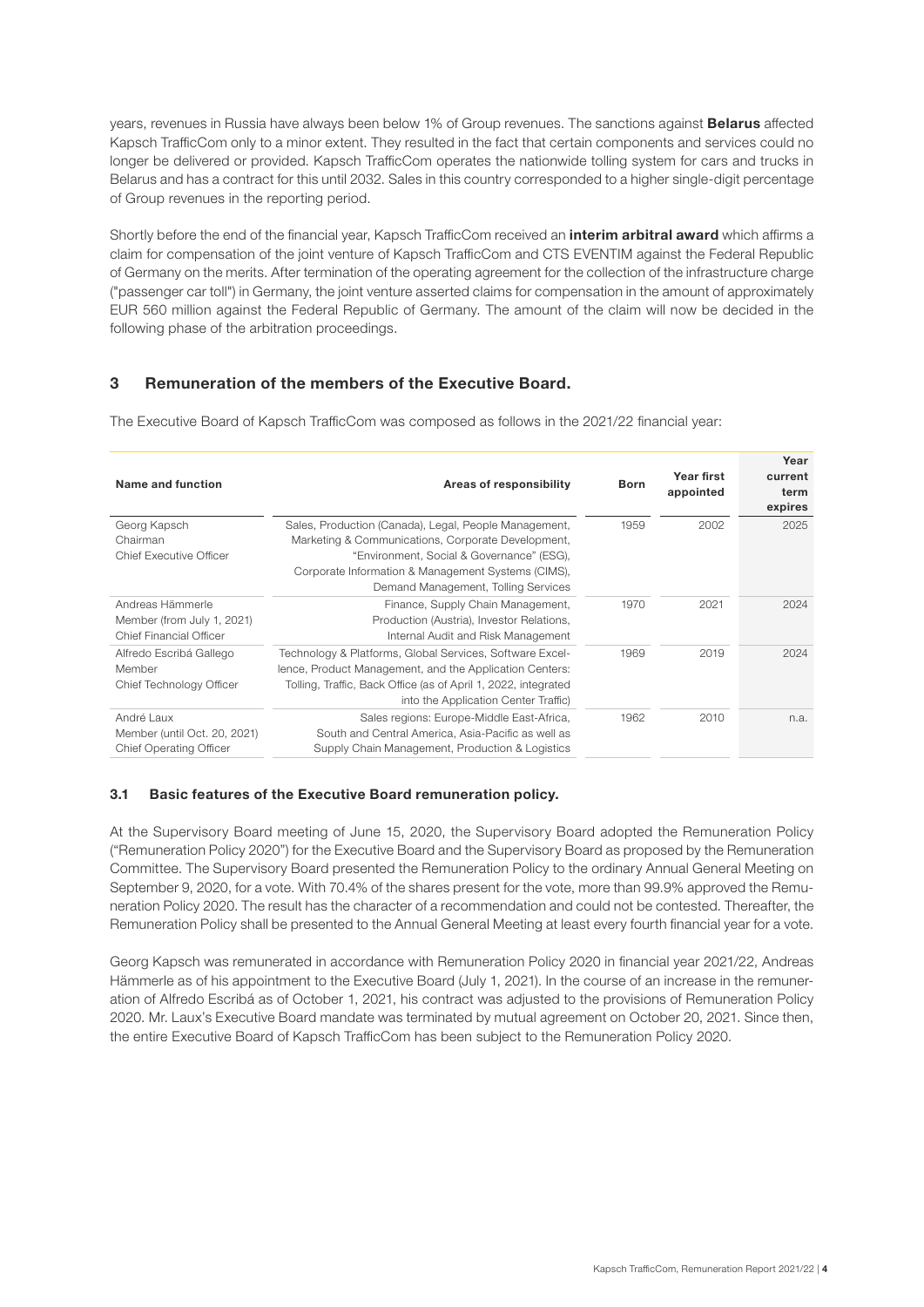# 3.1.1 Fundamentals and overview.

# Fundamentals.

- The remuneration ensures that the Executive Board acts in the interests of the business, the employees, shareholders and the Company.
- The remuneration should promote the Company's strategy.
- The remuneration takes account of the economic position of the Company and the corporate group on the one hand and the qualifications, scope of duties and performance of the individual member of the Executive Board on the other.
- The remuneration takes account of national and international circumstances on the market and the remuneration levels at comparable companies. Only in this way is it possible to ensure that the Company remains attractive for suitable members of the Executive Board in the future.
- At the same time, the remuneration and employment conditions of the Company's employees should be taken into account in the remuneration of the members of the Executive Board.
- Variable remuneration for the Executive Board should offer an adequate incentive to perform, but not entice members of the Executive Board to take inappropriate, excessive risks.

# Overview of the remuneration components.

The remuneration for members of the Executive Board consists of the following:

- Fixed remuneration
- Variable Remuneration
	- Profit-based component
	- Variable Remuneration I: non-financial criteria
	- □ Variable Remuneration II: non-financial criteria (employee satisfaction)
- Benefits equally enjoyed by all employees
- D&O insurance
- Optional benefits
	- Company pension plan
	- □ Severance payment
	- Insurance
	- $\Box$  Continued payment of remuneration in the event of illness or death
	- □ Fringe benefits

The Company does not grant any share-based remuneration.

# 3.1.2 Fixed remuneration.

The members of the Executive Board receive fixed annual remuneration that is agreed individually. It should be more than EUR 300,000 (gross) per member of the Executive Board and financial year and may not exceed the value of EUR 1,200,000 (gross). If a member of the Executive Board works for the Company for less than one financial year or a member of the Executive Board departs prior to the end of a financial year, the indicated limits will be applied proportionately.

The fixed remuneration is usually adjusted once a year in accordance with a recognized index (e.g. in the case of remuneration in euros: the Consumer Price Index calculated by the Austrian Federal Statistical Office [Bundesanstalt Statistik Österreich]; in the case of remuneration in US dollars: US Consumer Price Index [CPI-U] provided by the Bureau of Labor Statistics). The Remuneration Committee decides on adjustments in excess thereof.

#### 3.1.3 Profit-based remuneration.

This remuneration component should create suitable incentives for management to act in accordance with the interests of the business and its shareholders, investors and the Company without making it attractive to take excessive risks. The profit-based remuneration is consistent with the Company's strategy of long-term added value and the targets formulated within the strategy. Specifically, the Group's operating income should increase sustainably.

The basis for the profit-based remuneration is the consolidated operating result (earnings before interest and taxes, EBIT) as reported in the Company's consolidated financial statements. The EBIT is the most important key performance indicator for controlling profitability in the Kapsch TrafficCom Group. The percentage of EBIT to be applied for the calculation of the "bonus entitlement" is agreed individually with the members of the Executive Board.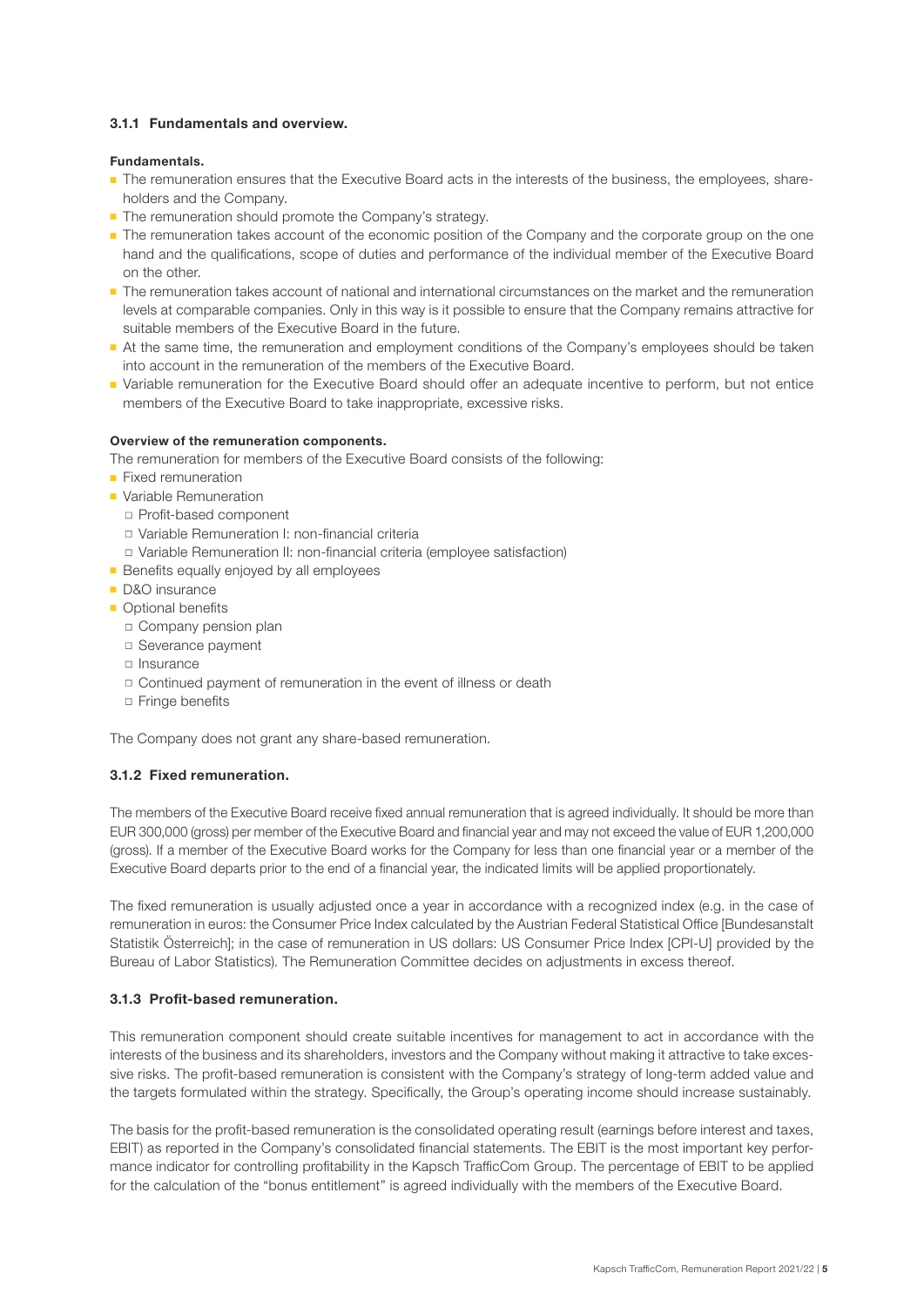There will only be an entitlement to the profit-based remuneration component if the EBIT is at least EUR 20 million in a financial year. The amount of the profit-based remuneration to be paid out is limited to the amount of the fixed remuneration. An amount in excess of this shall be forfeited.

Payout terms. The payout of the profit-based remuneration is determined by the EBIT in the preceding financial year ("base value") and is made in three annual tranches, each in November. A member of the Executive Board is entitled to a payment of 60% of the bonus entitlement in the first year; 30% in the second year, and 10% in the third year.

Deferred payments. The entitlements to the second and third tranches ("deferred payments") are tied to future EBIT performance as an incentive to ensure sustainable EBIT performance. To this end, there are corridors that represent deviations from the base value (within the scope of a defined Compound Annual Growth Rate, CAGR) and can result in adjustments to the amounts to be paid out in tranches two and three. Tranches two and three can fall into different corridors.

### 3.1.4 Variable Remuneration I: non-financial criteria.

The Remuneration Committee sets four non-financial targets for each financial year, with at least two targets covering a multi-year timeframe. In the selection of the targets, the Remuneration Committee uses the key performance indicators in the Company's current consolidated non-financial report as a reference point, but can also autonomously define them. A member of the Executive Board shall be entitled to an amount of EUR 10,000 for the achievement of each target. This remuneration component will be paid out in each November.

# 3.1.5 Variable Remuneration II: non-financial criteria (employee satisfaction).

Satisfied employees are an essential component for the success of the Kapsch TrafficCom Group. There is therefore an additional variable remuneration component linked to the sustainable achievement of non-financial criteria – specifically to certain results of the employee survey. This survey takes place at intervals that are several years apart. Once the results are available and if all defined criteria have been met, an amount of EUR 10,000 per Executive Board member will be paid out for each year since the last such survey. The condition for the payout is an Executive Board mandate that has been in effect for at least two years.

#### 3.1.6 Benefits equally enjoyed by all employees.

Kapsch TrafficCom provides certain benefits to all employees. This may include members of the Executive Board, in each case under the same conditions and to the same extent as all other employees. If a benefit is available to a different extent in the future or no longer available in general, this shall apply analogously to the members of the Executive Board. Examples of such a benefit are:

- Business trip health insurance to cover medical costs on business trips.
- Business trip emergency help provides support in medical or safety-relevant emergencies. Furthermore, it offers advice on questions about the destination before starting a business trip (particularly on risk factors). It is not possible to individually categorize this service for specific members of the Executive Board.

#### 3.1.7 D&O insurance.

The members of the Executive Board, the Supervisory Board and senior executives at Kapsch TrafficCom are insured against financial loss as part of a directors and officers liability insurance (D&O insurance). Due to the payment of a collective premium, it is not possible to individually categorize the insurance for specific members of the Executive Board. The insurance contract contains standard market conditions; the premiums do not have to be covered by the members of the Executive Board. This insurance is not classified as remuneration in kind subject to income tax according to applicable Austrian law.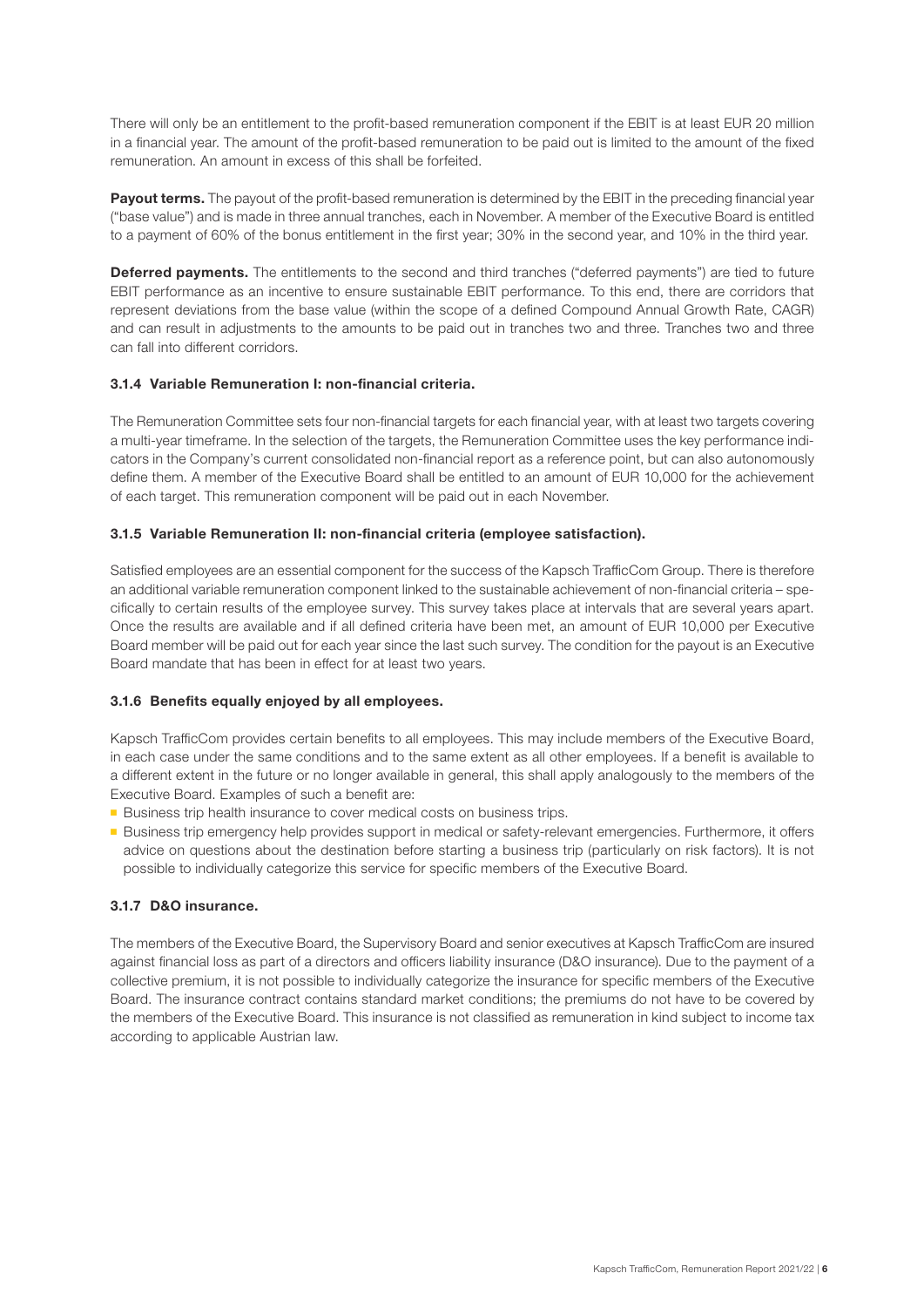### 3.1.8 Optional benefits.

#### Company pension plan.

The importance of a company pension plan alongside the government pension insurance is increasing. For this reason, Kapsch TrafficCom can agree with the members of the Executive Board that a share of the total remuneration is contributed to an external pension fund in the form of payments. The amount of these contributions shall be agreed individually upon conclusion of the contract and may not exceed EUR 100,000 per year and member of the Executive Board. The pension commitments are defined contribution plans; the Company is not obligated to make additional payments in the case of unsatisfactory investment performance at the pension fund. After the end of a mandate due to the passage of time, an Executive Board member has no further claims against the Company.

#### Severance payment.

Independently of other benefits, an Executive Board member can be granted an entitlement to a severance payment in his or her Executive Board contract. This can only occur

- a) on the expiration of the Executive Board mandate without another extension or
- b) in the case of premature dissolution of the contract without the existence of misconduct.

The severance payment for a member of the Executive Board may not amount to more than the total remuneration in two years. The underlying total annual remuneration is calculated as the average of the respective total remuneration in the last two financial years. The amount of the contractual severance payment must be reduced in any case

- by the account balance on the balance sheet date according to the pension fund and
- any ongoing entitlement to continued payment of the fixed remuneration.

#### Insurances.

For members of the Executive Board employed in Austria, insurance (particularly travel accident insurance, accident insurance, supplementary health insurance) can be concluded and its premiums covered by the Company. The total annual premiums may not exceed EUR 10,000 per Executive Board member.

Adequate private insurance can be concluded for Executive Board members that are employed in other countries without comparable government health insurance. The premiums for this are covered by the Company up to an annual maximum amount of EUR 50,000 per Executive Board member.

#### Continued payment of remuneration in the event of illness or death.

In deviation from the regulations regarding the fixed remuneration, the Executive Board contract can include for the special case of illness or accident that the entitlements to remuneration remain in effect in the event of an incapacity to work for a maximum of the remaining term of the employment contract.

In the event that an Executive Board member dies, an entitlement to continued payment of the remuneration may be granted for the benefit of the statutory heirs for a maximum of the month of death and the two following months.

#### Fringe benefits.

Executive Board members have an entitlement to a company car. A driver can be provided. The company car and the driver can also be used privately.

The Company covers the cost of the standard electronic work equipment (smartphone, notebook, etc.) for office and home use. The secretaries may be used by Executive Board members for private purposes (e.g., the booking of private trips or cultural events, etc.) to the standard extent in the industry.

Kapsch TrafficCom can provide members of the Executive Board with a company apartment or an allowance for housing. A condition for this is that the Executive Board member's place of residence is not in Vienna or within 100 kilometers of Vienna as the crow flies at the time the Executive Board mandate is accepted. The company apartment or allowance for housing may amount to a maximum of EUR 3,500 net per month.

The Company can assume expenses for health care, if not already covered by an insurance, for an amount of up to EUR 1,500 per financial year.

Kapsch TrafficCom may offer members of the Executive Board relevant training for their duties and cover the costs incurred.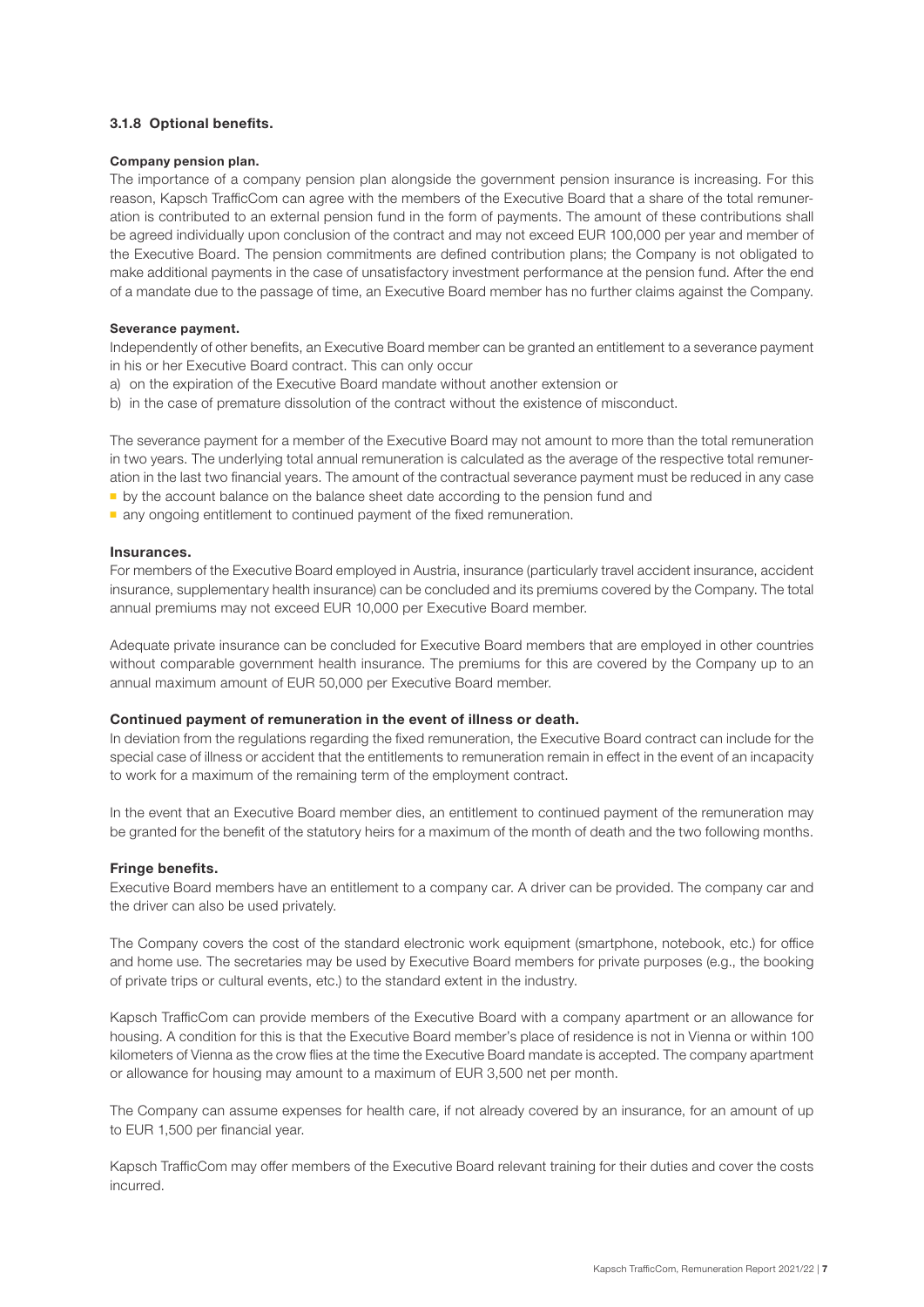#### Extraordinary remuneration.

Extraordinary remuneration is not provided.

# 3.2 Executive Board remuneration.

#### 3.2.1 Total remuneration.

The total compensation to the Executive Board of Kapsch TrafficCom in the 2021/22 financial year increased by 179.3% auf EUR 4.6 million The main reasons for this were:

- The Supervisory Board and André Laux agreed on a mutually agreed termination of the Executive Board contract as of October 20, 2021. Mr. Laux received a payment in the amount of EUR 2.5 million to settle his claims.
- As Andreas Hämmerle was appointed to the Executive Board as of July 1, 2021, Kapsch TrafficCom had four (instead of otherwise three) members of the Executive Board until the departure of Mr. Laux.
- As of October 1, 2021, the remuneration of Alfredo Escribá was increased. It reflected the generally increased level of remuneration in the USA (where he resides) and the successes achieved by him. In addition, there was an alignment with the remuneration level of other colleagues on the Executive Board.
- In the previous financial year, Georg Kapsch waived 10% of his fixed compensation, André Laux and Alfredo Escribá Gallego for a period of six months.
- As non-financial targets were achieved, claims to Variable Remuneration I arose.

In contrast,

- Georg Kapsch waived 10% of his fixed compensation from April 1 to December 31, 2021, and
- Alfredo Escribá Gallego waived payments into his US pension plan in the reporting period.

# 3.2.2 Executive Board remuneration in financial year 2021/22.

| In EUR                                           | Georg<br>Kapsch                   | Andreas<br>Hämmerle             | <b>Alfredo</b><br>Escribá<br>Gallego <sup><math>1</math></sup> | André<br>Laux $2$                 | <b>Total</b> |
|--------------------------------------------------|-----------------------------------|---------------------------------|----------------------------------------------------------------|-----------------------------------|--------------|
| <b>Fixed remuneration</b>                        | 732,877                           | 321,694                         | 417,346                                                        | 425,519                           | 1,897,436    |
| Profit-based remuneration                        |                                   |                                 |                                                                | n.a.                              |              |
|                                                  | (0.75%<br>of $EBIT$ <sup>3)</sup> | (0.50%<br>of EBIT <sup>3)</sup> | (0.40%<br>of $EBIT3$ )                                         | (0.45%<br>of $EBIT$ <sup>3)</sup> |              |
| thereof deferred payments                        |                                   |                                 |                                                                | n.a.                              |              |
| Variable Remuneration I                          | 30,000                            | 20,000                          | 20,000                                                         | n.a.                              | 70,000       |
| Variable Remuneration II (employee satisfaction) | n.a.                              | n.a.                            | n.a.                                                           | n.a.                              | n.a.         |
| Variable remuneration                            | 30,000                            | 20,000                          | 20,000                                                         | ۰                                 | 70,000       |
| <b>Pension fund</b>                              | n.a.                              | 15,000                          |                                                                | 25,000                            | 40,000       |
| Other remuneration <sup>4)</sup>                 | 17,687                            | 2,583                           | 40,202                                                         | 2,514,708                         | 2,575,180    |
| <b>Total remuneration</b>                        | 780,564                           | 359,277                         | 477,549                                                        | 2,965,227                         | 4,582,617    |

<sup>1)</sup> Payments in US dollar. Applied average exchange rate in the reporting period: 1.161. Pension fund means payments into the US pension account 401 (k). In financial year 2021/22 he waived such contributions.

<sup>2)</sup> Left the Executive Board in October 2021.

EBIT = Earnings Before Interest and Taxes, operating result

4) Other remuneration comprises: various insurances, company car as a compensation in kind (Georg Kapsch und André Laux) or car allowance (Alfredo Escribá Gallego), allowance for housing (compensation in kind for André Laux) as well as the severance pay for André Laux.

In the 2021/22 financial year, there were no payments to members of the Executive Board for variable remuneration components from previous periods. The payment of the Variable Remuneration I will be made in November 2022.

Profit-related remuneration. As in the previous year, no entitlements to profit-related remuneration arose for the members of the Executive Board because the requirement of EBIT of at least EUR 20 million was not met in the financial year.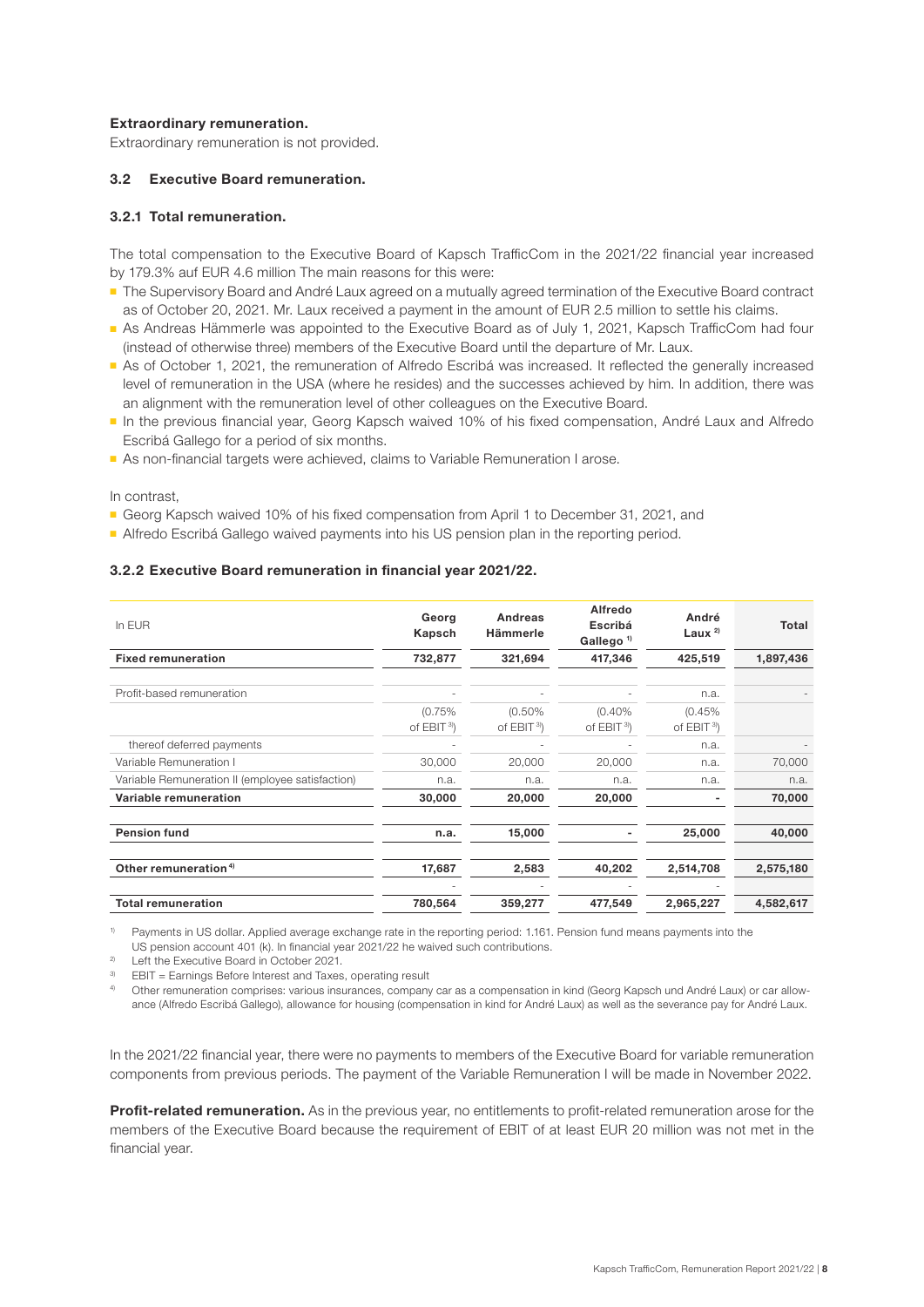Variable Remuneration I. The multi-year targets from financial year 2020/21 that relate to financial year 2021/22 were:

- Proportion of women in leadership positions (calculated as in the Non-Financial Report) must reach at least 28.5 percent in financial year 2021/22.
- In the financial years 2020/21 and 2021/22, there shall be no proven material claim, sanction or fine for Kapsch TrafficCom Group companies in connection with corruption or human rights violations.

These targets were relevant for Georg Kapsch and were partially met: The proportion of women in leadership positions did not reach the required level.

The one-year targets from financial year 2021/22 were:

- In the 2021/22 financial year, the proportion of relevant employees who completed the online training on the General Data Protection Regulation has to reach at least 80%.
- In the 2021/22 financial year, the proportion of relevant employees who completed the IT security training has to reach at least 80%.

These targets were relevant for Georg Kapsch, Andreas Hämmerle and Alfredo Escribá and were met.

Multi-year targets were defined as:

- In the 2022/23 financial year, the employee turnover rate must be below 10%. The calculation of this ratio shall be the same as in the Non-Financial Report 2020/21.
- The number of flight tickets used in financial year 2022/23 is more than 50% lower than in financial year 2018/19 (i.e., the last financial year before travel was significantly curtailed as a consequence of COVID-19).

Variable Remuneration II. A survey is conducted at multi-year intervals to ascertain employee satisfaction. Results of the employee survey form the basis for entitlements to Variable Remuneration II (employee satisfaction). Each member of the Executive Board is granted a bonus of EUR 10,000 for each financial year since the previous survey if 100% of the following criteria are met in the employee survey:

- A response rate of over 55%.
- A positive response more than 85% of the time when answering the question of "If you had to choose again, would you still choose Kapsch as an employer?"
- A positive response more than 80% of the time when answering the question of "Would you recommend Kapsch as an employer?".

As no survey was conducted in the reporting period, there was no Variable Remuneration II.

Variable Remuneration II. A survey is conducted at multi-year intervals to ascertain employee satisfaction. Results of the employee survey form the basis for entitlements to Variable Remuneration II (employee satisfaction). Each member of the Executive Board is granted a bonus of EUR 10,000 for each financial year since the previous survey if 100% of the following criteria are met in the employee survey:

- A response rate of over 55%.
- A positive response more than 85% of the time when answering the question of "If you had to choose again, would you still choose Kapsch as an employer?"
- A positive response more than 80% of the time when answering the question of "Would you recommend Kapsch as an employer?".

As no survey was conducted in the reporting period, there was no Variable Remuneration II.

#### 3.2.3 Relative composition of the Executive Board remuneration in financial year 2021/22.

|                         | Fixed | Variable | <b>Pension fund</b> | Other | Total 1) |
|-------------------------|-------|----------|---------------------|-------|----------|
| Georg Kapsch            | 94%   | 4%       | n.a.                | 2%    | 100%     |
| Andreas Hämmerle        | 90%   | 6%       | 4%                  | $1\%$ | 100%     |
| Alfredo Escribá Gallego | 87%   | 4%       | $0\%$               | 8%    | 100%     |
| André Laux <sup>2</sup> | 14%   | 0%       | 10/2                | 85%   | 100%     |

<sup>1)</sup> For ease of presentation, amounts have been rounded. However, calculations are done using exact amounts which may lead to rounding differences.

Left the Executive Board in October 2021 and received a severance payment.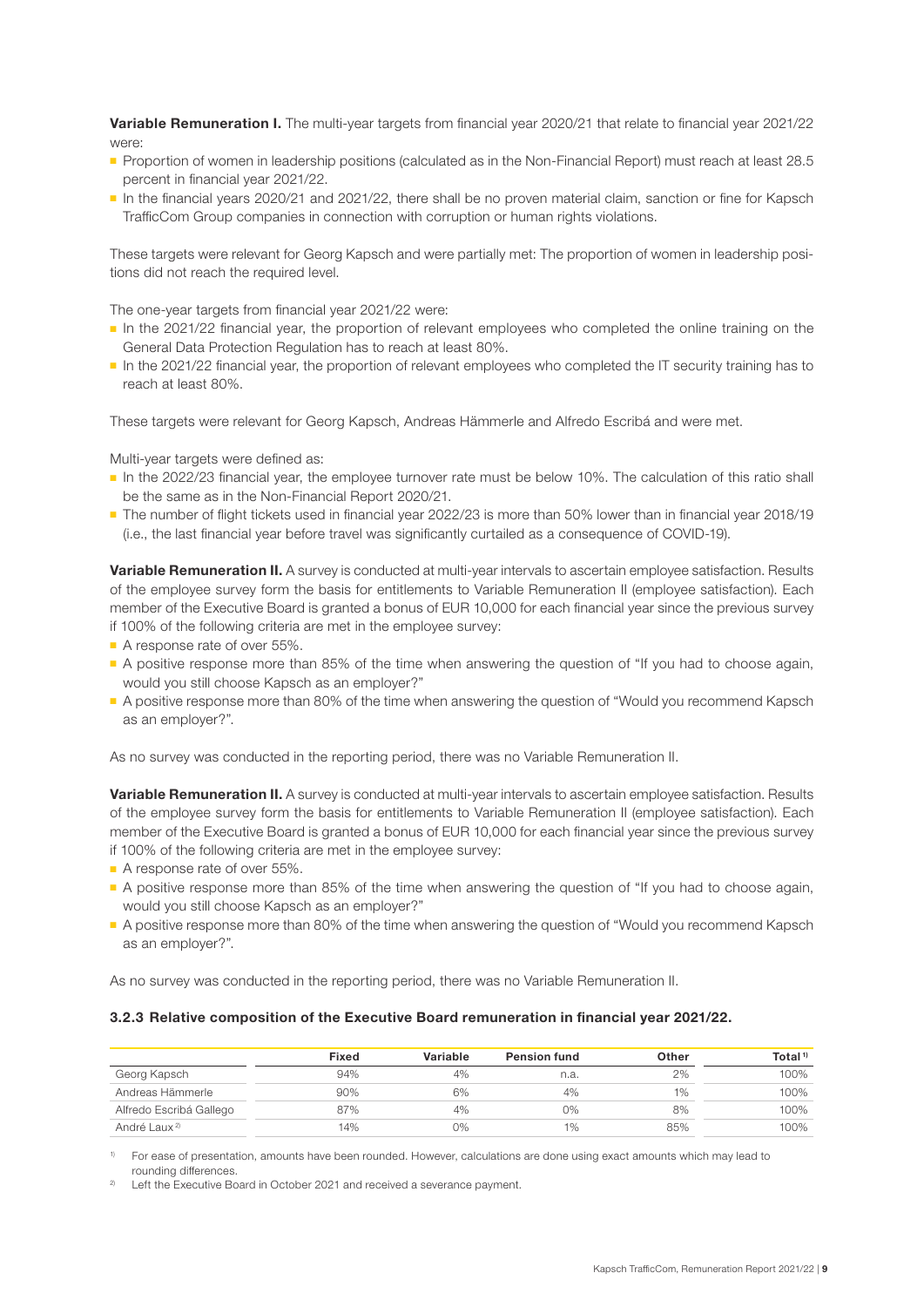#### 3.2.4 Development of the remuneration.

|                                                                 |           | Change    |                   |           |
|-----------------------------------------------------------------|-----------|-----------|-------------------|-----------|
|                                                                 | 2020/21   | absolute  | in $%$            | 2021/22   |
| Total Executive Board remuneration (in EUR)                     |           |           |                   |           |
| Georg Kapsch                                                    | 717,164   | 63,400    | 8.8%              | 780,564   |
| Andreas Hämmerle <sup>1)</sup>                                  | n.a.      | 359,277   | n.a.              | 359,277   |
| Alfredo Escriba Gallego <sup>2)</sup>                           | 394,711   | 82,838    | 21.0%             | 477,549   |
| André Laux <sup>3)</sup>                                        | 528,709   | 2,436,518 | 460.8%            | 2,965,227 |
| Total                                                           | 1,640,584 | 2,942,033 | 179.3%            | 4,582,617 |
| Exclusive severance payment                                     |           | 464,167   | 28.3%             | 2,104,751 |
| <b>Average remuneration (in EUR)</b>                            |           |           |                   |           |
| Average remuneration of an Executive Board member <sup>4)</sup> | 546,861   | 840,229   | 153.6%            | 1,387,090 |
| thereof: exclusive severance payment                            | 546,861   | 90,215    | 16.5%             | 637,077   |
| Average remuneration per employee <sup>5)</sup>                 | 66,232    | 4,062     | 6.1%              | 70,294    |
| <b>Financial performance of Kapsch TrafficCom</b>               |           |           |                   |           |
| Revenues (EUR million)                                          | 505       | 15        | 3.0%              | 520       |
| EBIT <sup>6</sup> (EUR million)                                 | $-123$    | 134       | n.a.              | 11        |
| Equity ratio <sup>7)</sup>                                      | 14.3%     | n.a.      | 0.9 <sub>pp</sub> | 15.2%     |

1) Member of the Executive Board since July 1, 2021

<sup>2)</sup> Payments in US dollars. Applied average exchange rate in the reporting period: 1.161

3) Executive Board contract terminated in October 2021

4) Calculation: Total Executive Board remuneration : Number of Executive Board members; appointments or resignations during the year are recorded on a pro-rata basis.

 $5$  Average remuneration of employees at Kapsch TrafficCom AG (excluding the Executive Board) on a full-time equivalent basis

<sup>6)</sup> EBIT = Earnings Before Interest and Taxes, operating result

7) Calculation: total equity : total assets

# 4 Remuneration of the Members of the Supervisory Board.

In the 2021/22 financial year, the members of the Supervisory Board were:

|                      | <b>Position</b>      | Year of birth | Year first<br>appointed | Year current<br>term expires |
|----------------------|----------------------|---------------|-------------------------|------------------------------|
| Franz Semmernegg     | Chairman             | 1968          | 2002                    | 2023                         |
| Harald Sommerer      | Deputy Chairman      | 1967          | 2013                    | 2023                         |
| Sabine Kauper        | Member               | 1968          | 2011                    | 2022                         |
| Sonja Hammerschmid   | Member <sup>3)</sup> | 1968          | 2021                    | 2025                         |
| Kari Kapsch          | Member <sup>2)</sup> | 1964          | 2002                    | 2021                         |
| Christian Windisch   | Member <sup>1)</sup> | 1963          | 2002                    |                              |
| Claudia Rudolf-Misch | Member <sup>1)</sup> | 1967          | 2018                    |                              |

<sup>1)</sup> Delegated by the works council which may recall a member it has delegated at any time

2) Until September 8, 2021

<sup>3)</sup> From September 8, 2021

The Supervisory Board has established an Audit Committee and a Remuneration Committee. The Audit Committee is made up of Franz Semmernegg (Chairman and financial expert), Harald Sommerer (financial expert) and Christian Windisch. Franz Semmernegg (Chairman) and Sabine Kauper form the Remuneration Committee.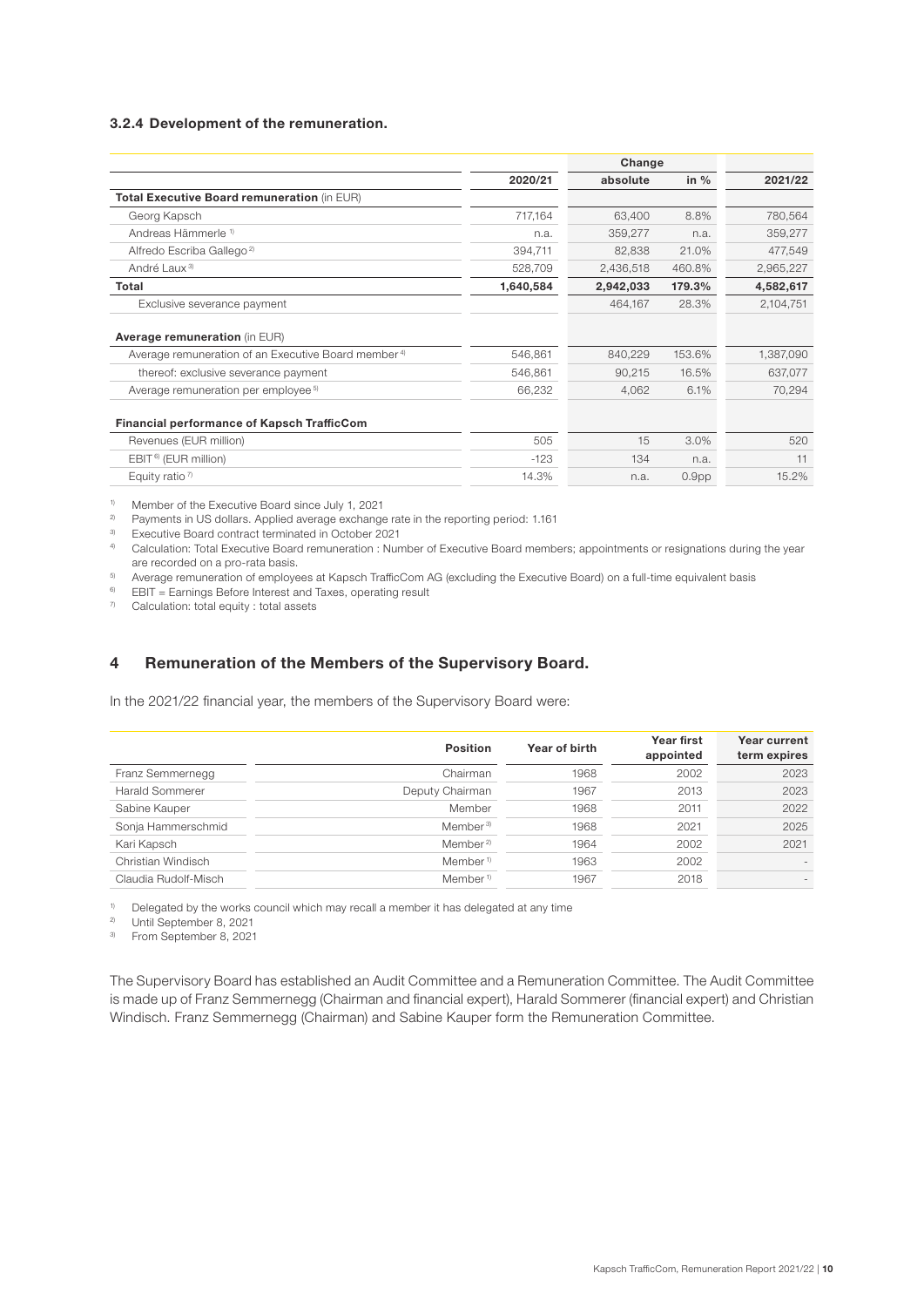# 4.1 Fundamentals of the Supervisory Board remuneration policy.

### 4.1.1 Fundamentals.

- The remuneration policy for the Supervisory Board aims to adequately compensate members for their tasks and responsibilities. This is intended to make it possible to acquire and retain appropriately qualified persons for this work.
- Highly-qualified Supervisory Board members are necessary so that they can properly fulfill their supervisory duties and act as sparring partners for management. This helps to promote the business strategy and the long-term development of the Company.
- When drafting the remuneration policy for the Supervisory Board, the remuneration and employment conditions of the employees at Kapsch TrafficCom were not taken into account due to their lack of relevance.

### 4.1.2 Remuneration.

The Supervisory Board consists of the members elected at the Annual General Meeting ("Capital Representatives") and the members appointed by the Works Council. The latter exercise their duty voluntarily on account of mandatory statutory provisions and do not receive any remuneration for their work.

The total remuneration is divided between the Capital Representatives, the amount of which is determined at the Annual General Meeting. The allocation of this amount is the responsibility of the Chair of the Supervisory Board. He/She shall take account of the duties handled by the Capital Representatives (e.g. chair work, membership on committees). The remuneration for the members of the Supervisory Board can be paid out monthly, quarterly or annually.

The Company expects that members of the Supervisory Board will also handle their duties outside of regular meetings (e.g., dealing with circular resolutions). For this reason, Kapsch TrafficCom considers the paying of meeting fees to be inappropriate.

Members of the Supervisory Board are not entitled to any bonuses, incentive systems, share-based remuneration or other variable remuneration components. These would only encourage members to take risks and would contradict the purpose of this body.

#### Expenses and Infrastructure.

Members of the Supervisory Board are reimbursed for travel expenses.

All Capital Representatives can make use of the office infrastructure (particularly the printers, fax, phone) and secretary support in exercising their duties at the headquarters of the Company. Kapsch TrafficCom also assumes the costs for phone and video conferences if they are connected with the work as Capital Representative on the Supervisory Board at Kapsch TrafficCom.

Kapsch TrafficCom may offer members of the Supervisory Board relevant training for their duties and cover the costs incurred.

#### D&O insurance.

The members of the Supervisory Board, the Executive Board and senior executives at Kapsch TrafficCom are insured against financial loss as part of a directors and officers liability insurance (D&O insurance). Due to the payment of a collective premium, it is not possible to individually categorize the insurance for specific members of the Supervisory Board. The insurance contract contains standard market conditions; the premiums do not have to be covered by the members of the Supervisory Board. This insurance is not classified as remuneration in kind subject to income tax according to applicable Austrian regulations.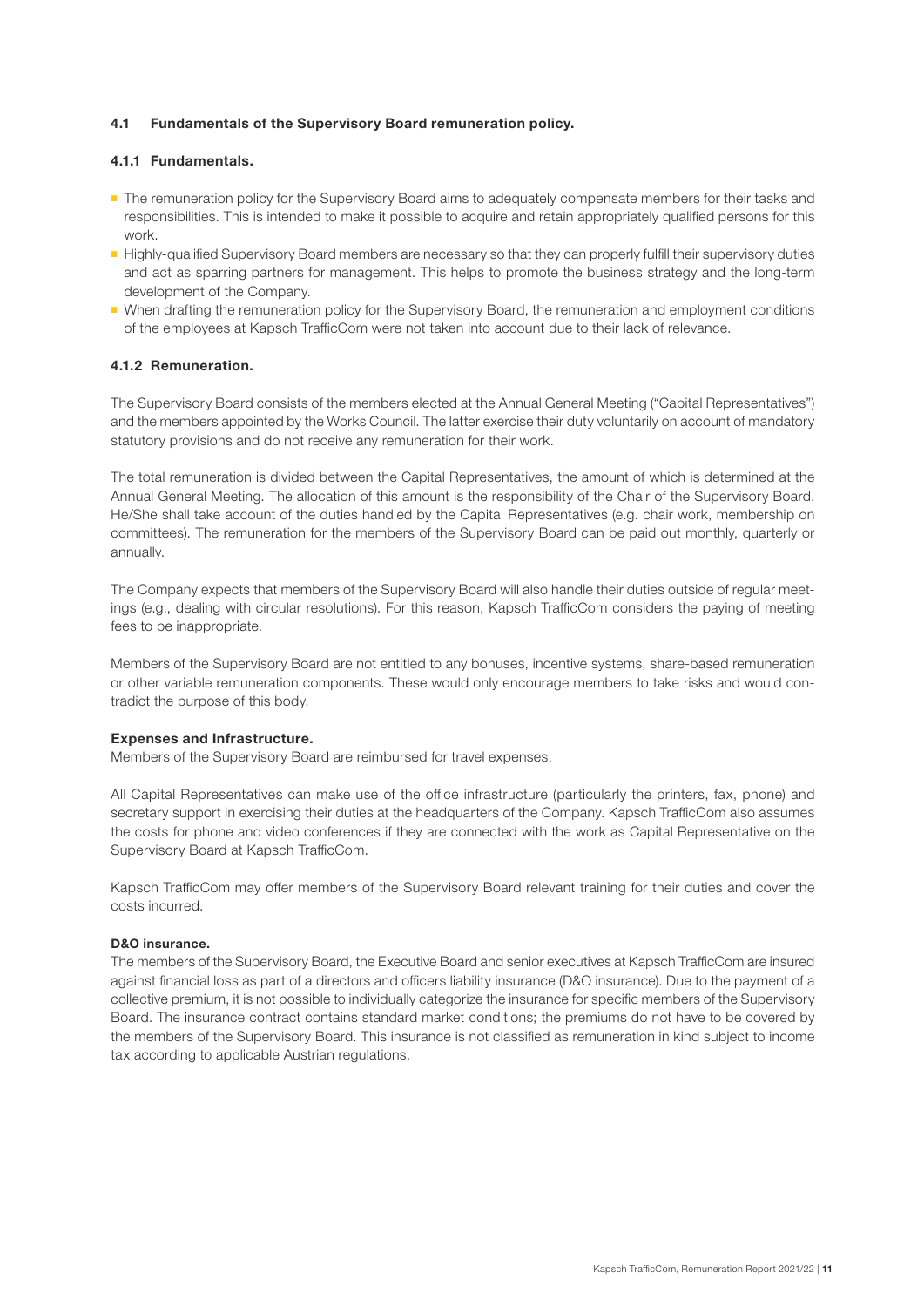#### 4.2 Supervisory Board member remuneration.

With the resolution of the Annual General Meeting of September 9, 2015, the total remuneration of the selected members of the Supervisory Board was determined to be EUR 120,000 per year, whereby the Chairman is responsible for distributing this amount. This shall apply until a future Annual General Meeting decides on another remuneration. The following amounts were paid out:

| In EUR             | <b>Functions</b>                                   | 2020/21 | 2021/22 |
|--------------------|----------------------------------------------------|---------|---------|
| Franz Semmernegg   | Chairman of the Supervisory Board,                 | 46,000  | 42.000  |
|                    | Chairman of the Audit Committee.                   |         |         |
|                    | Chairman of the Remuneration Committee             |         |         |
| Harald Sommerer    | Deputy Chairman of the Supervisory Board,          | 32,000  | 39.250  |
|                    | Member of the Audit Committee.                     |         |         |
|                    | Member of the Remuneration Committee <sup>1)</sup> |         |         |
| Sabine Kauper      | Member of the Supervisory Board,                   | 17.500  | 19.750  |
|                    | Member of the Remuneration Committee <sup>2)</sup> |         |         |
| Sonja Hammerschmid | Member of the Supervisory Board <sup>2)</sup>      | ٠       | 9.500   |
| Kari Kapsch        | Member of the Supervisory Board <sup>1)</sup>      | 24.500  | 9.500   |
| <b>Total</b>       |                                                    | 120,000 | 120,000 |

1) Until September 8, 2021

2) From September 8, 2021

Of the remuneration entitlement in financial year 2021/22, EUR 34,750 was paid after the balance sheet date. The compensation claim in financial year 2020/21 was settled in full before the balance sheet date. The breakdown of the total remuneration of EUR 120,000 was revised as of the 2021/22 half-year and was based on the following scheme:

| In EUR                        | Up to<br>H1 2020/21 | H <sub>2</sub> 2020/21 until<br>H1 2021/22 | As of<br>H <sub>2</sub> 2021/22 |
|-------------------------------|---------------------|--------------------------------------------|---------------------------------|
| <b>Supervisory Board</b>      |                     |                                            |                                 |
| Chairman                      | 38,000              | 30,000                                     | 30,000                          |
| Deputy Chairman               | 30,000              | 30,000                                     | 30,000                          |
| Member                        | 16,000              | 19,000                                     | 19,000                          |
| <b>Audit Committee</b>        |                     |                                            |                                 |
| Chairman                      |                     |                                            | 10,000                          |
| Member                        |                     |                                            | 8,500                           |
| <b>Remuneration Committee</b> |                     |                                            |                                 |
| Chairman                      |                     |                                            | 2,000                           |
| Member                        |                     |                                            | 1,500                           |
| Committees <sup>1)</sup>      |                     |                                            |                                 |
| Chairman                      | 12,000              | 12,000                                     |                                 |
| Member                        | 8,000               | 10,000                                     |                                 |

<sup>1)</sup> At the constituent meeting of the Supervisory Board on September 8, 2021, it was decided that the Audit and Remuneration Committees would be made up with partly different capital representatives. Whereas until this meeting a collective compensation was paid for both committee activities, the compensation for each committee had to be regulated individually thereafter.

Vienna, June 14, 2022

Georg Kapsch **Franz Semmernegg Franz Semmernegg** 

Chief Executive Officer Chairman of the Supervisory Board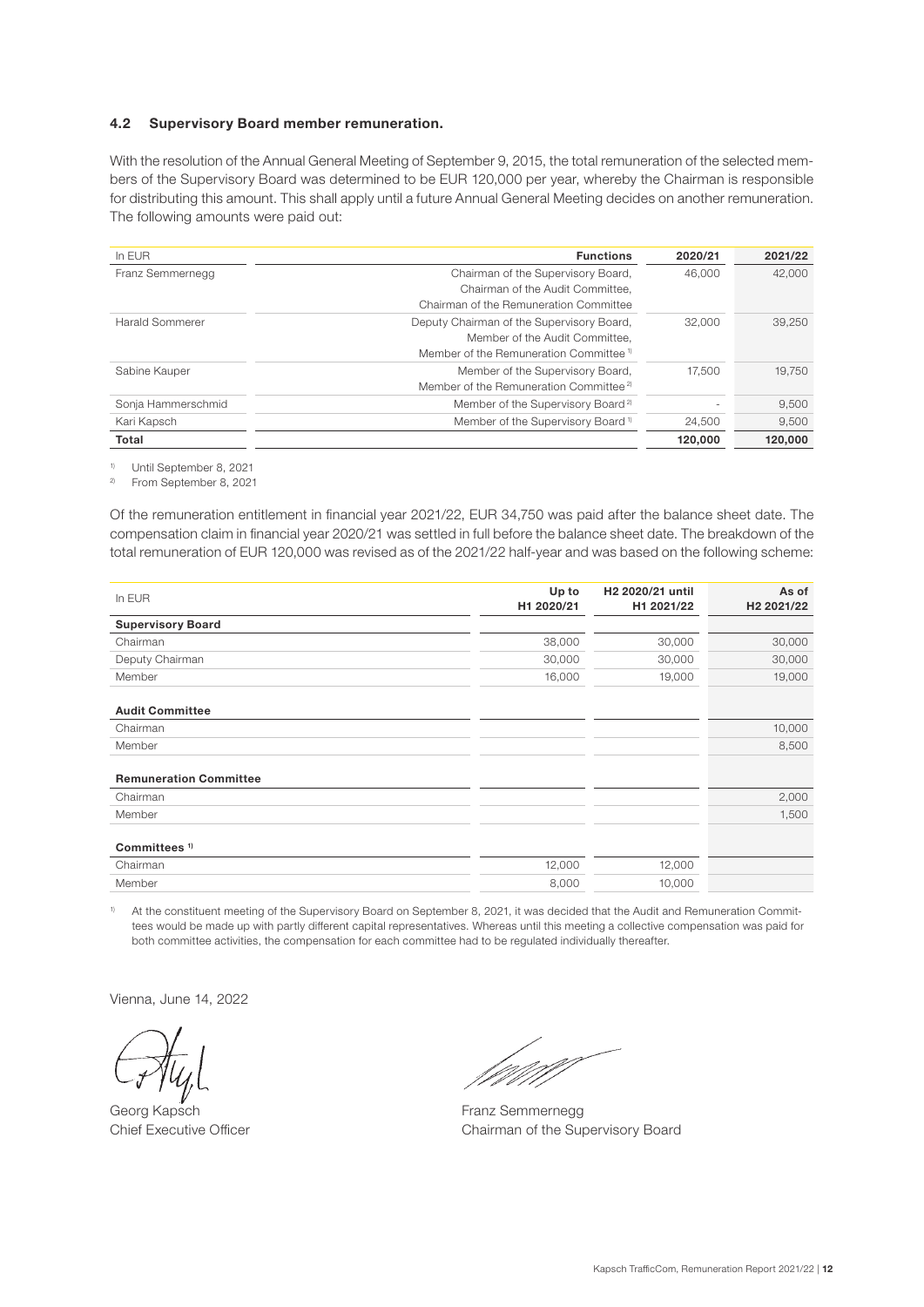#### Disclaimer.

Certain statements in this report are forward-looking statements. They contain the words "believe," "intend," "expect," "plan," "assume," and terms of a similar meaning. Forward-looking statements reflect the beliefs and expectations of the company. Actual events can deviate significantly from the expected developments, due to a range of factors. As a result, readers are cautioned not to place undue reliance on such forward-looking statements. Kapsch TrafficCom AG disclaims any obligation to update forward-looking statements made herein.

This report was created with care and all data has been checked conscientiously. Nevertheless, the possibility of layout and printing errors cannot be excluded. Differences in calculations may arise due to the rounding of individual items and percentages. The English translation is for convenience; only the German version is authentic.

When referring to people, the authors strive to use both the male and female forms as far as possible (for example: he or she). For readability reasons, occasionally only the masculine form is used. However, it always refers to people of all gender categories.

This report does not constitute a recommendation or invitation to purchase or sell securities of Kapsch TrafficCom.

# Imprint.

Media owner and publisher: Kapsch TrafficCom AG Place of publishing: Vienna, Austria Editorial deadline: June 14, 2022